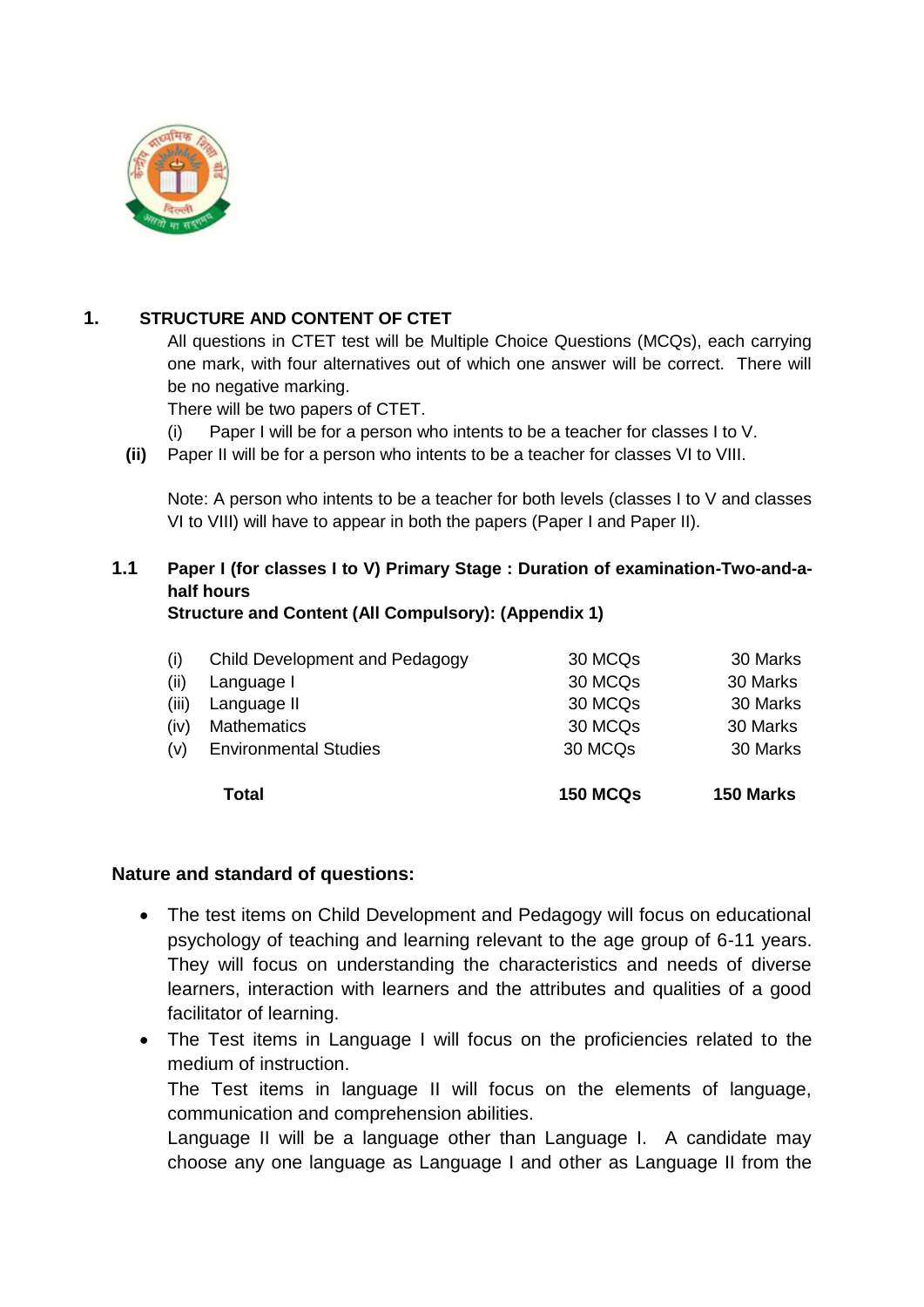available language options and will be required to specify the same in the Confirmation Page.

- The Test items in Mathematics and Environmental Studies will focus on the concepts, problem solving abilities and pedagogical understanding of the subjects. In all these subject areas, the test items will be evenly distributed over different divisions of the syllabus of that subject prescribed for classes I – V by the NCERT/CBSE.
- The questions in the test for Paper I will be based on the topics prescribed in syllabus of the NCERT/CBSE for classes  $I - V$  but their difficulty standard as well as linkages, could be up to the Secondary stage.

## **1.2 Paper II (for classes VI to VIII) Elementary Stage : Duration of examination – Two-and-a-half hours Structure and Content (All Compulsory): (Appendix 1)**

| (i)   | Child Development & Pedagogy(compulsory)        | 30 MCQ <sub>s</sub> | 30 Marks |
|-------|-------------------------------------------------|---------------------|----------|
| (ii)  | Language I (compulsory)                         | 30 MCQs             | 30 Marks |
| (iii) | Language II (compulsory)                        | 30 MCQ <sub>s</sub> | 30 Marks |
| (iv)  | (a) For Mathematics and Science teacher:        | 60 MCQs             | 60 Marks |
|       | <b>Mathematics and Science</b>                  |                     |          |
|       | (b) For Social Studies/Social Science teacher:  | 60 MCQ <sub>S</sub> | 60 Marks |
|       | <b>Social Science</b>                           |                     |          |
|       | (c) For any other teacher $-$ either (a) or (b) |                     |          |
|       |                                                 |                     |          |

 **Total 150 MCQs 150 Marks**

# **Nature and standard of questions:**

- The test items on Child Development and Pedagogy will focus on educational psychology of teaching and learning, relevant to the age group of 11-14 years. They will focus on understanding the characteristics, needs and psychology of diverse learners, interaction with learners and the attributes and qualities of a good facilitator of learning.
- The Test items in Language I will focus on the proficiencies related to the medium of instruction.

The Test items in language II will focus on the elements of language, communication and comprehension abilities.

Language II will be a language other than Language I. A candidate may choose any one language as Language I and other as Language II from the available language options and will be required to specify the same in the Confirmation Page.

 The Test items in Mathematics and Science, and Social Studies/Social Science will focus on the concepts, problem solving abilities and pedagogical understanding of the subjects. The test items of Mathematics and Science will of 30 marks each. The test items will be evenly distributed over different